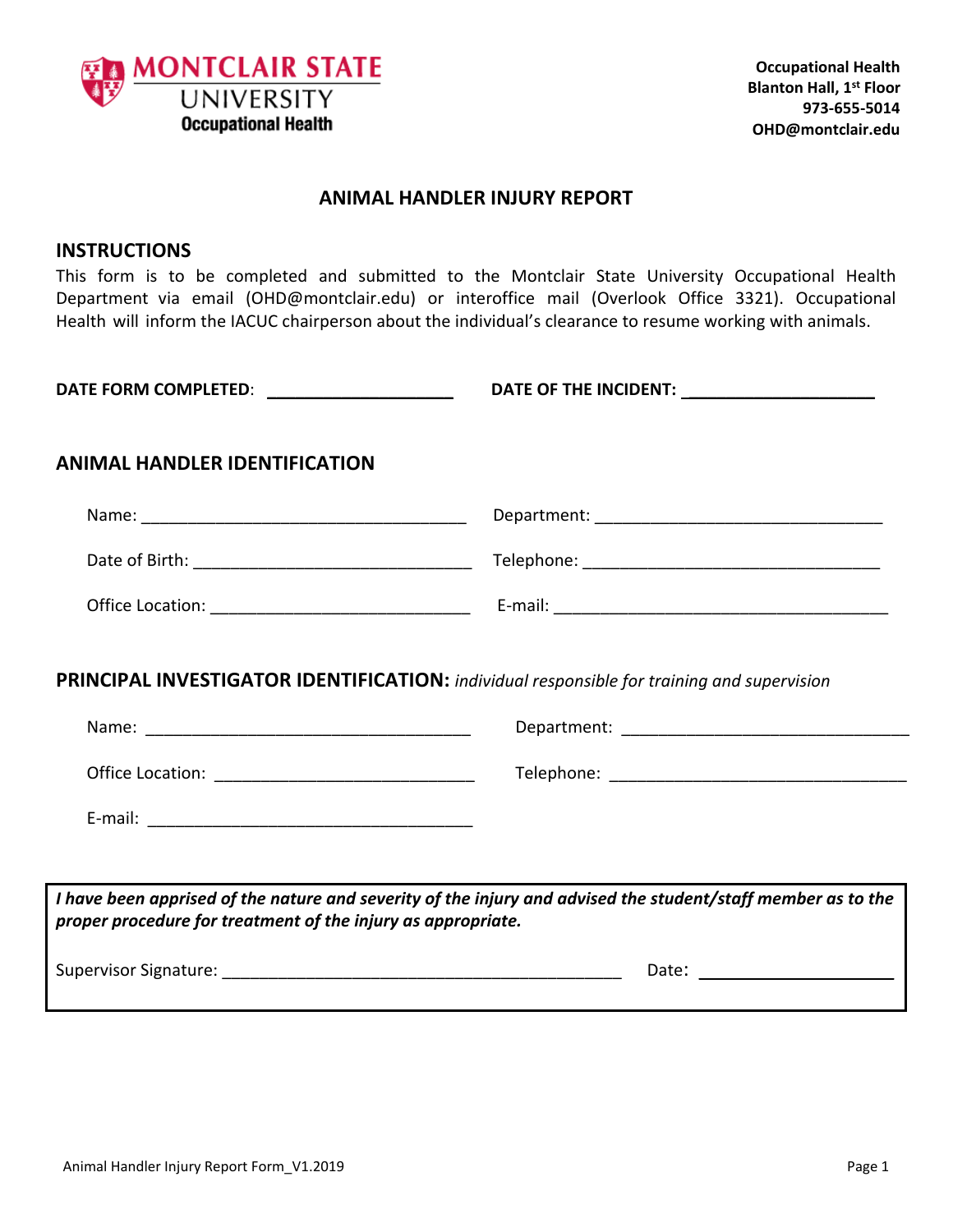

## **TYPE OF INCIDENT**

Briefly describe the incident, including location, animal(s) involved, drugs and/or chemicals involved, nature and severity of any injuries, PPE worn, equipment used, etc.

Is there something that can be done to prevent reoccurrence of this incident?

# **TREATMENT INFORMATION:** identify the health provider who treated the injury if appropriate

| <b>Health Care Provider Name:</b> |  |
|-----------------------------------|--|
| Name of Clinic:                   |  |
| Address:                          |  |